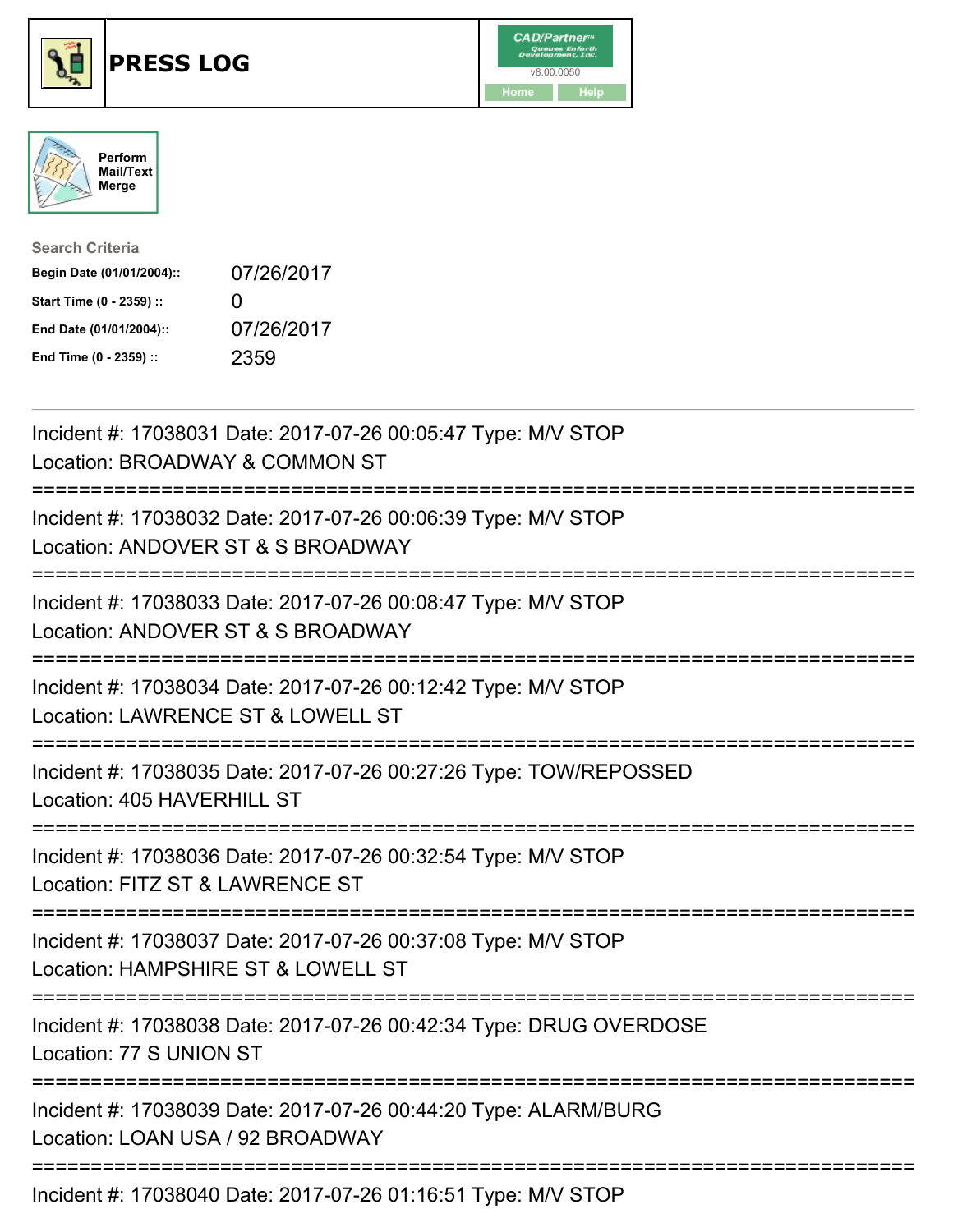Location: CANAL ST & UNION ST =========================================================================== Incident #: 17038041 Date: 2017-07-26 01:25:30 Type: TOW/REPOSSED Location: 138 WILLOW ST =========================================================================== Incident #: 17038042 Date: 2017-07-26 01:51:39 Type: ALARM/BURG Location: DUNKIN DONUTS / 50 S BROADWAY =========================================================================== Incident #: 17038043 Date: 2017-07-26 01:53:03 Type: ALARM/BURG Location: FISICHELLI'S PASTRY SHOP / 55 UNION ST =========================================================================== Incident #: 17038044 Date: 2017-07-26 01:54:41 Type: M/V STOP Location: 272 ESSEX ST =========================================================================== Incident #: 17038045 Date: 2017-07-26 01:59:31 Type: M/V STOP Location: 266 BROADWAY =========================================================================== Incident #: 17038046 Date: 2017-07-26 02:02:13 Type: M/V STOP Location: NEWTON ST & SALEM ST =========================================================================== Incident #: 17038047 Date: 2017-07-26 02:03:10 Type: NOISE ORD Location: 62 KENT ST FL 1 =========================================================================== Incident #: 17038048 Date: 2017-07-26 02:18:21 Type: M/V STOP Location: 500 S UNION ST =========================================================================== Incident #: 17038050 Date: 2017-07-26 02:20:49 Type: TOW/REPOSSED Location: 22 BROADWAY AV =========================================================================== Incident #: 17038049 Date: 2017-07-26 02:20:54 Type: M/V STOP Location: HIGH ST & PLATT ST =========================================================================== Incident #: 17038052 Date: 2017-07-26 02:23:13 Type: TOW/REPOSSED Location: 92 NESMITH ST =========================================================================== Incident #: 17038051 Date: 2017-07-26 02:23:30 Type: M/V STOP Location: 50 BROADWAY =========================================================================== Incident #: 17038053 Date: 2017-07-26 02:27:21 Type: M/V STOP Location: 100 ESSEX ST ===========================================================================

Incident #: 17038054 Date: 2017-07-26 02:29:12 Type: M/V STOP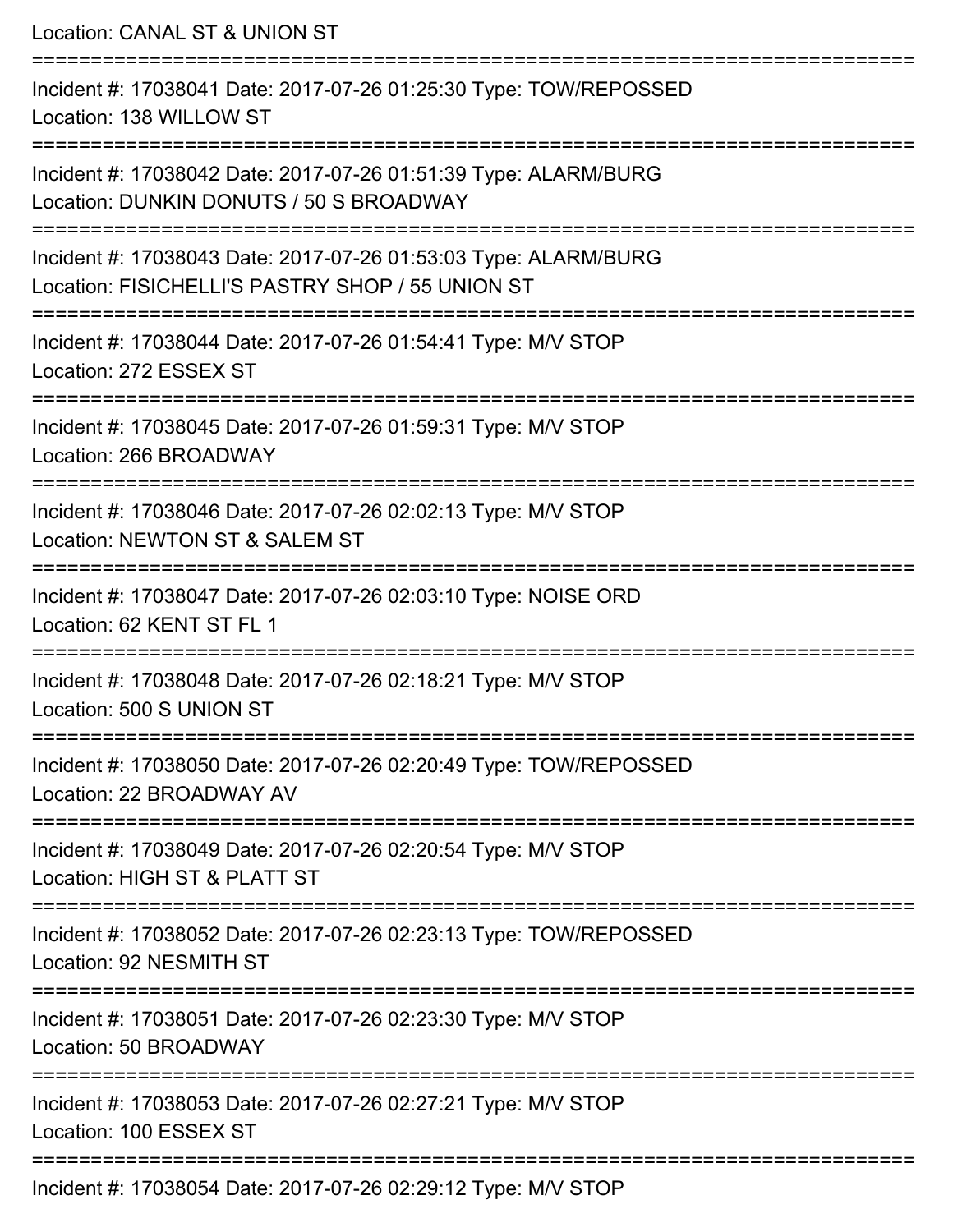| Incident #: 17038055 Date: 2017-07-26 02:36:37 Type: M/V STOP<br>Location: TENNEY ST & WHITMAN ST               |
|-----------------------------------------------------------------------------------------------------------------|
| Incident #: 17038056 Date: 2017-07-26 02:42:42 Type: M/V STOP<br>Location: ANDOVER ST & NEWTON ST               |
| Incident #: 17038057 Date: 2017-07-26 03:00:41 Type: M/V STOP<br>Location: CHICKERING ST & WINTHROP AV          |
| Incident #: 17038058 Date: 2017-07-26 03:10:48 Type: TOW/REPOSSED<br>Location: 177 SALEM ST                     |
| Incident #: 17038059 Date: 2017-07-26 04:38:05 Type: ALARM/BURG<br>Location: RAMOS RESIDENCE / 60 SARGENT ST #1 |
| Incident #: 17038061 Date: 2017-07-26 06:08:26 Type: MAL DAMAGE<br>Location: 106 BROADWAY                       |
| Incident #: 17038060 Date: 2017-07-26 06:09:30 Type: M/V STOP<br>Location: LOWELL ST & MARGIN ST                |
| Incident #: 17038062 Date: 2017-07-26 06:32:06 Type: WARRANT SERVE<br><b>Location: 1 TREMONT ST</b>             |
| Incident #: 17038063 Date: 2017-07-26 06:33:23 Type: SUS PERS/MV<br>Location: 6 FULTON ST                       |
| Incident #: 17038064 Date: 2017-07-26 06:45:54 Type: DISABLED MV<br>Location: 433 BROADWAY                      |
| Incident #: 17038065 Date: 2017-07-26 07:04:31 Type: PARK & WALK<br>Location: BROADWAY & PARK ST                |
| Incident #: 17038066 Date: 2017-07-26 07:05:45 Type: MV/BLOCKING<br>Location: 48 WINTHROP AV                    |
| Incident #: 17038067 Date: 2017-07-26 07:17:57 Type: DISABLED MV<br>Location: MARKET ST & S UNION ST            |
| Incident #: 17038068 Date: 2017-07-26 07:58:14 Type: M/V STOP                                                   |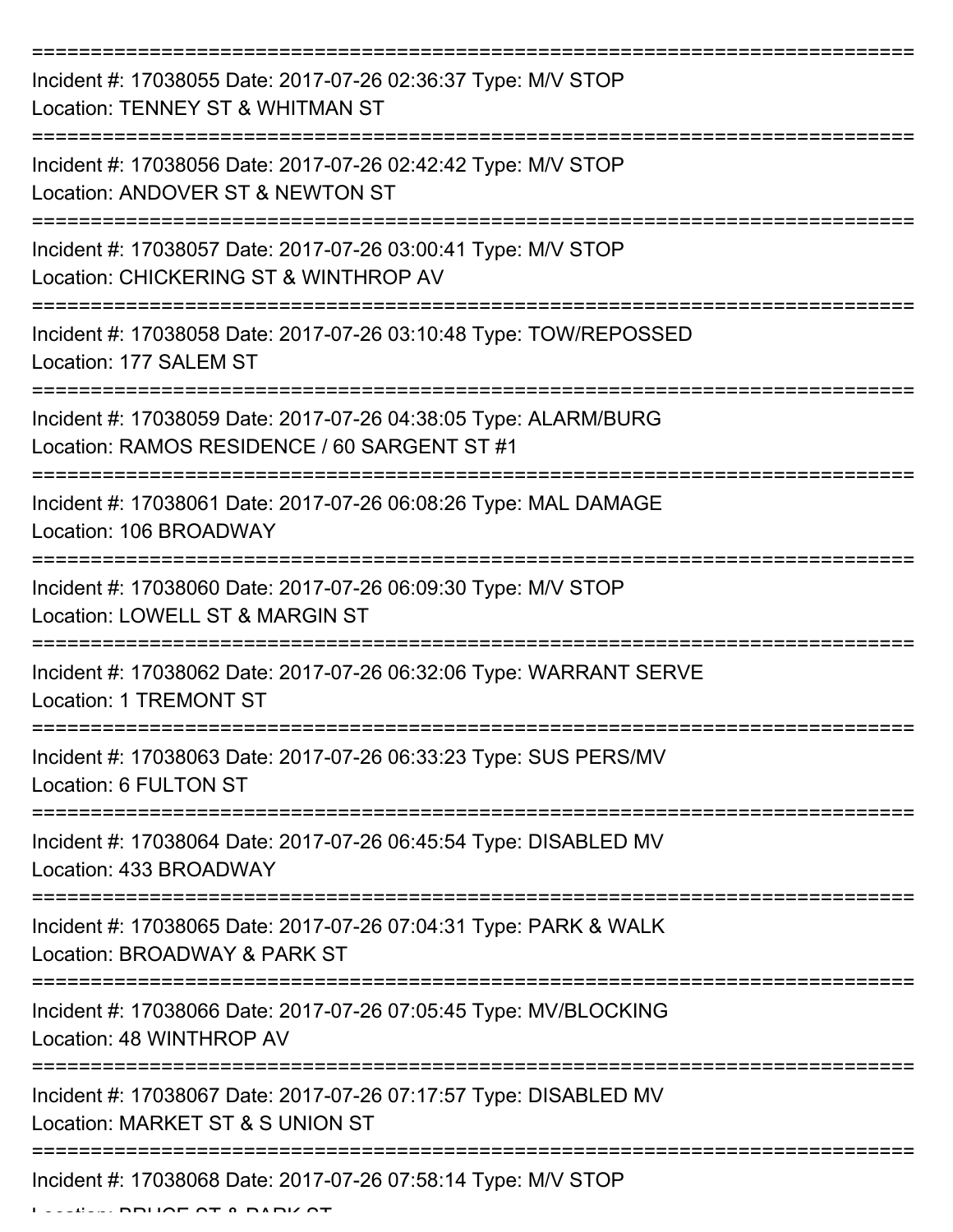| Incident #: 17038069 Date: 2017-07-26 08:05:46 Type: SUS PERS/MV<br>Location: 6 INMAN ST                       |
|----------------------------------------------------------------------------------------------------------------|
| Incident #: 17038070 Date: 2017-07-26 08:07:59 Type: WIRE DOWN<br>Location: 170 BAILEY ST                      |
| Incident #: 17038071 Date: 2017-07-26 08:32:23 Type: AUTO ACC/UNK PI<br>Location: COMMONWEALTH DR & MARSTON ST |
| Incident #: 17038072 Date: 2017-07-26 08:45:56 Type: M/V STOP<br>Location: 50 BROADWAY                         |
| Incident #: 17038073 Date: 2017-07-26 09:01:54 Type: M/V STOP<br>Location: AMES ST & HAVERHILL ST              |
| Incident #: 17038074 Date: 2017-07-26 09:21:19 Type: INVEST CONT<br>Location: DIAMOND ST #8 FL 12              |
| Incident #: 17038075 Date: 2017-07-26 09:23:23 Type: PARK & WALK<br>Location: BRADFORD ST & BROADWAY           |
| Incident #: 17038076 Date: 2017-07-26 09:23:39 Type: MEDIC SUPPORT<br>Location: 280 MERRIMACK ST               |
| Incident #: 17038077 Date: 2017-07-26 09:27:43 Type: CLOSE STREET<br>Location: LOWELL ST & WARREN ST           |
| Incident #: 17038078 Date: 2017-07-26 09:30:59 Type: MEDIC SUPPORT<br>Location: 280 MERRIMACK ST               |
| Incident #: 17038079 Date: 2017-07-26 09:36:24 Type: SUS PERS/MV<br>Location: 94 SPRINGFILED ST                |
| Incident #: 17038080 Date: 2017-07-26 09:48:18 Type: SUS PERS/MV<br>Location: 20 SUMMER ST                     |
| Incident #: 17038081 Date: 2017-07-26 10:00:24 Type: M/V STOP<br>Location: MARKET ST & PARKER ST               |
| Incident #: 17038082 Date: 2017-07-26 10:09:41 Type: PARK & WALK                                               |

Location: BRADFORD ST & BROADWAY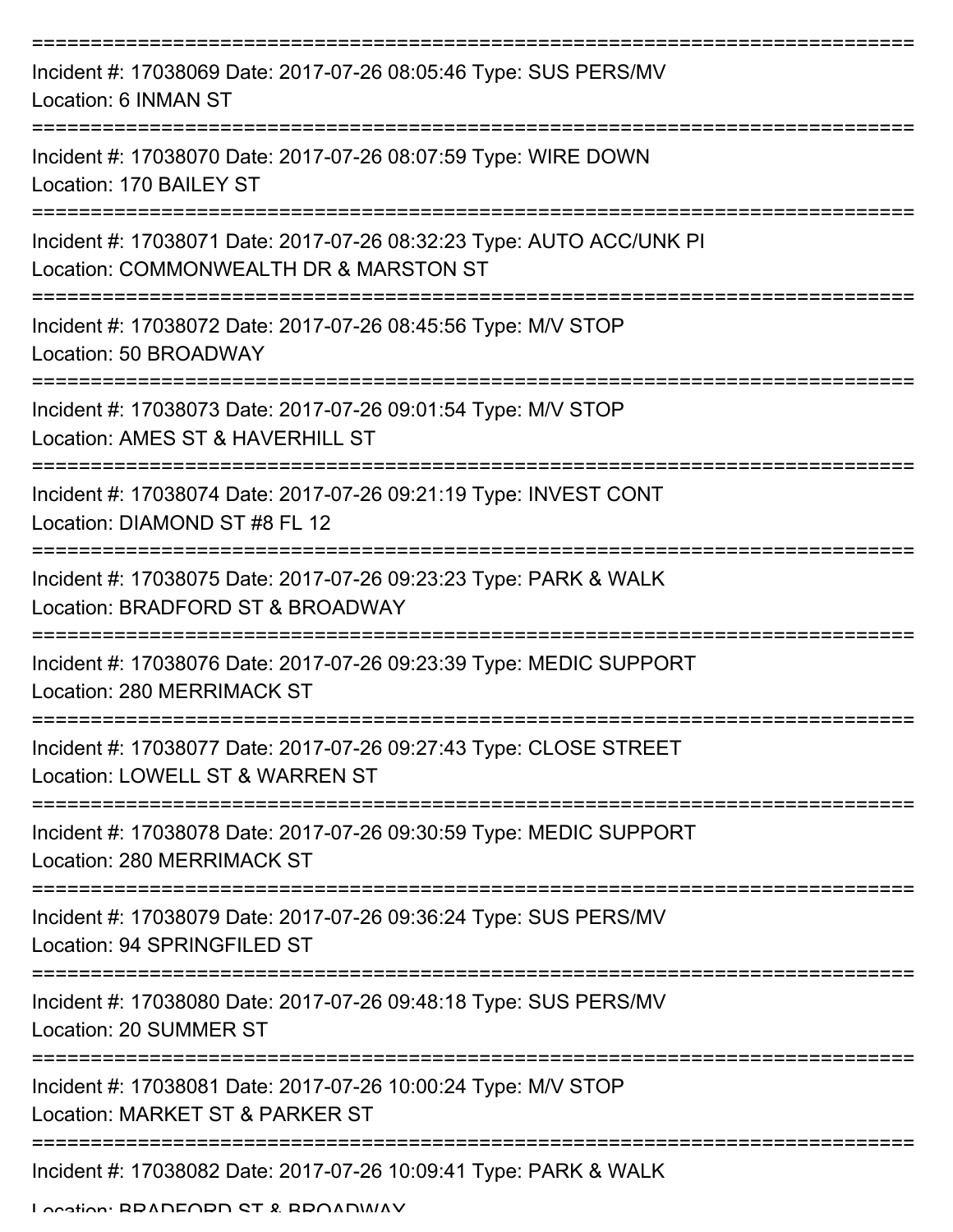| Incident #: 17038083 Date: 2017-07-26 10:11:33 Type: M/V STOP<br>Location: 133 PARK ST                   |
|----------------------------------------------------------------------------------------------------------|
| Incident #: 17038085 Date: 2017-07-26 10:12:54 Type: NOTIFICATION<br>Location: 10 RIDGEWOOD CIR          |
| Incident #: 17038084 Date: 2017-07-26 10:15:45 Type: SUS PERS/MV<br>Location: 90 LOWELL ST               |
| Incident #: 17038086 Date: 2017-07-26 10:26:03 Type: MV/BLOCKING<br>Location: 62 WARREN ST               |
| Incident #: 17038087 Date: 2017-07-26 10:29:06 Type: LOST PROPERTY<br>Location: 203 HAVERHILL ST         |
| Incident #: 17038088 Date: 2017-07-26 10:47:46 Type: CK WELL BEING<br>Location: MARSTON ST & PROSPECT ST |
| Incident #: 17038091 Date: 2017-07-26 10:57:06 Type: LOST PROPERTY<br>Location: 115 AMESBURY ST          |
| Incident #: 17038089 Date: 2017-07-26 11:04:01 Type: PARK & WALK<br>Location: BRADFORD ST & BROADWAY     |
| Incident #: 17038090 Date: 2017-07-26 11:05:33 Type: SUS PERS/MV<br>Location: 390 HAVERHILL ST           |
| Incident #: 17038092 Date: 2017-07-26 11:06:47 Type: NOTIFICATION<br>Location: 183 PARKER ST             |
| Incident #: 17038093 Date: 2017-07-26 11:12:36 Type: PARK & WALK<br>Location: S UNION ST & SALEM ST      |
| Incident #: 17038095 Date: 2017-07-26 11:19:41 Type: LARCENY/PAST<br>Location: 198 ESSEX ST #214         |
| Incident #: 17038094 Date: 2017-07-26 11:19:59 Type: SUS PERS/MV<br>Location: 342 BROADWAY               |
| Incident #: 17038096 Date: 2017-07-26 11:23:16 Type: MV/BLOCKING<br><b>Location: 31 ARLINGTON ST</b>     |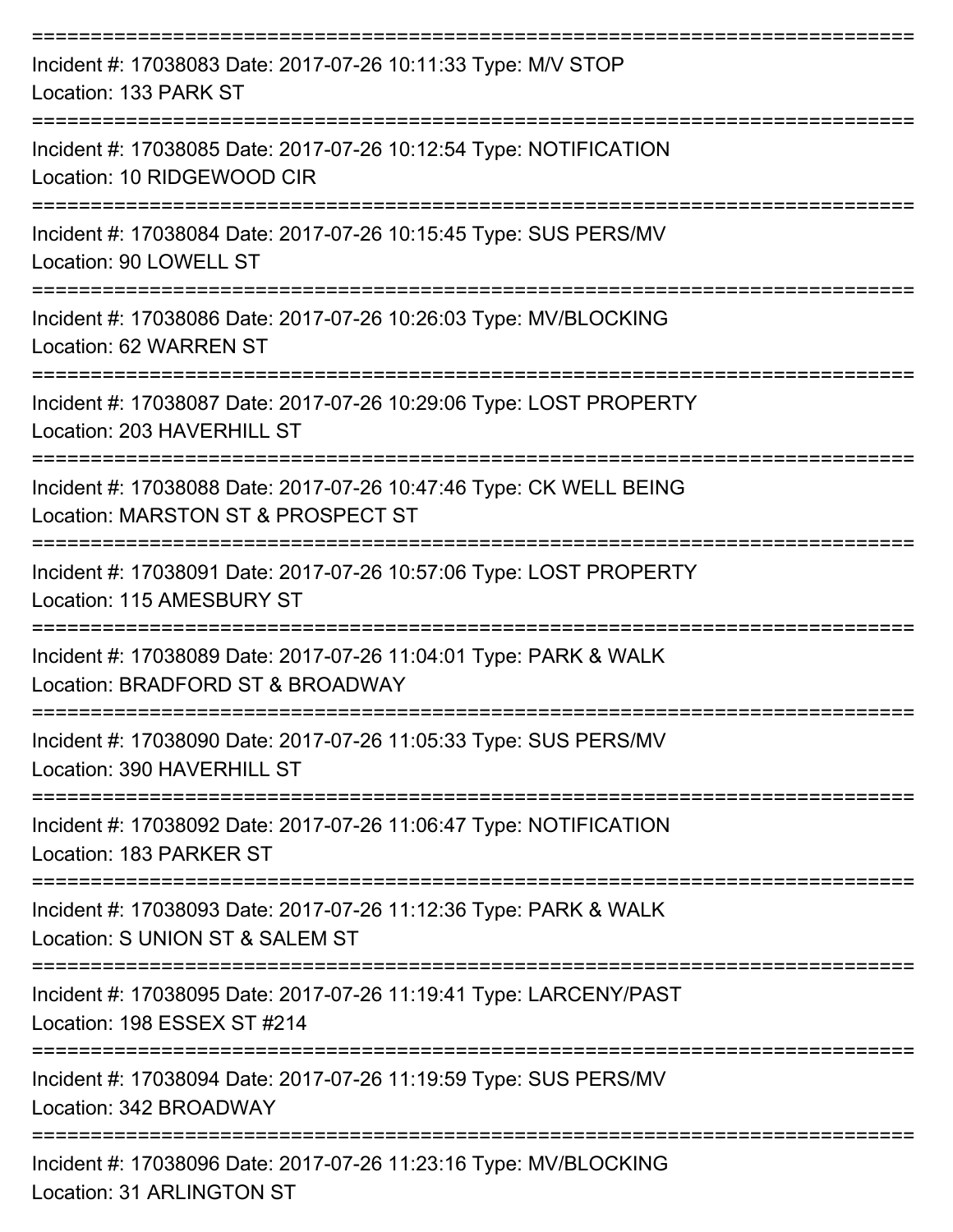| Incident #: 17038097 Date: 2017-07-26 11:25:06 Type: TRESPASSING<br>Location: 34 PARK ST                                          |
|-----------------------------------------------------------------------------------------------------------------------------------|
| Incident #: 17038098 Date: 2017-07-26 11:25:40 Type: LARCENY/PAST<br>Location: 2 MUSEUM SQ                                        |
| Incident #: 17038099 Date: 2017-07-26 11:35:09 Type: SUS PERS/MV<br>Location: 240 BROADWAY                                        |
| ================================<br>Incident #: 17038100 Date: 2017-07-26 11:37:22 Type: STOL/MV/PAS<br>Location: 650 S UNION ST  |
| Incident #: 17038101 Date: 2017-07-26 11:42:35 Type: M/V STOP<br>Location: BRADFORD ST & BROADWAY                                 |
| Incident #: 17038102 Date: 2017-07-26 11:53:34 Type: DRUG VIO<br>Location: ALDER ST & EXCHANGE ST                                 |
| :=======================<br>Incident #: 17038103 Date: 2017-07-26 11:54:09 Type: MAL DAMAGE<br>Location: WENDY'S / 99 WINTHROP AV |
| Incident #: 17038104 Date: 2017-07-26 11:55:12 Type: FORGERY PAST<br>Location: 89 S. BROADWAY                                     |
| Incident #: 17038105 Date: 2017-07-26 11:57:30 Type: SUS PERS/MV<br>Location: 274 S BROADWAY                                      |
| Incident #: 17038106 Date: 2017-07-26 12:03:44 Type: SUS PERS/MV<br>Location: CANAL ST & UNION ST                                 |
| Incident #: 17038107 Date: 2017-07-26 12:11:08 Type: M/V STOP<br>Location: 606 ANDOVER ST                                         |
| Incident #: 17038109 Date: 2017-07-26 12:13:00 Type: IDENTITY THEFT<br>Location: 321 SALEM ST                                     |
| Incident #: 17038108 Date: 2017-07-26 12:15:03 Type: SUS PERS/MV<br>Location: 93 BRADFORD ST                                      |
| Incident #: 17038110 Date: 2017-07-26 12:23:28 Type: M/V STOP<br>Location: 216 BROADWAY                                           |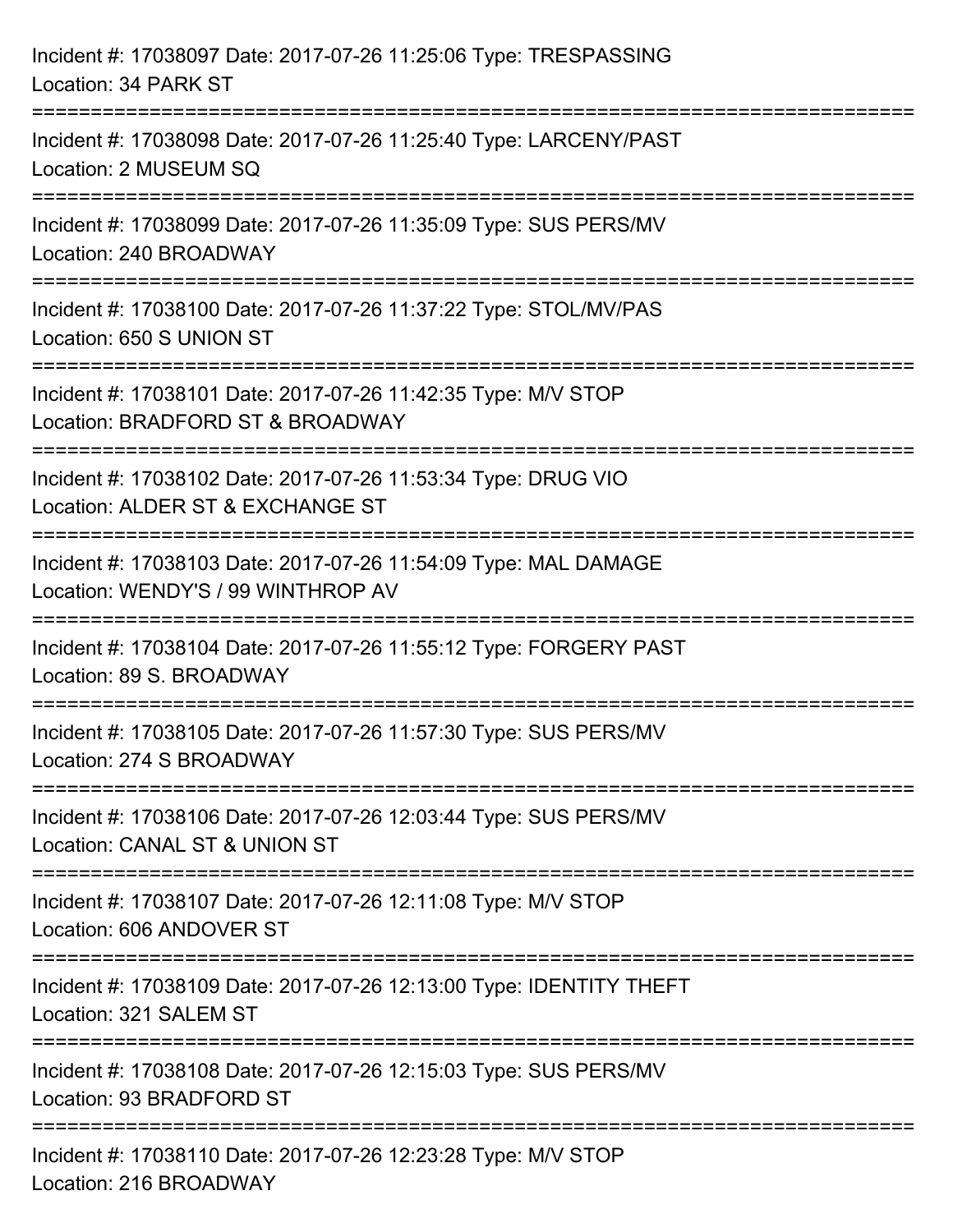| Incident #: 17038111 Date: 2017-07-26 12:39:26 Type: SUS PERS/MV<br>Location: 359 HAVERHILL ST                                                                        |
|-----------------------------------------------------------------------------------------------------------------------------------------------------------------------|
| Incident #: 17038112 Date: 2017-07-26 12:50:46 Type: SUS PERS/MV<br>Location: E HAVERHILL ST & HAVERHILL ST                                                           |
| Incident #: 17038113 Date: 2017-07-26 12:53:54 Type: FORGERY PAST<br>Location: 623 ESSEX ST                                                                           |
| Incident #: 17038114 Date: 2017-07-26 13:17:48 Type: DRUG VIO<br>Location: 14 SARATOGA ST                                                                             |
| Incident #: 17038115 Date: 2017-07-26 13:20:11 Type: INVESTIGATION<br><b>Location: RIVER STREET</b><br>===================================<br>======================= |
| Incident #: 17038116 Date: 2017-07-26 13:22:03 Type: SUS PERS/MV<br>Location: 9 ELM ST                                                                                |
| Incident #: 17038117 Date: 2017-07-26 13:37:59 Type: SUS PERS/MV<br>Location: 205 BROADWAY                                                                            |
| Incident #: 17038118 Date: 2017-07-26 13:45:39 Type: M/V STOP<br>Location: BROADWAY & HAVERHILL ST                                                                    |
| Incident #: 17038119 Date: 2017-07-26 13:48:40 Type: DRUG VIO<br>Location: ALDER ST & WALNUT ST                                                                       |
| Incident #: 17038120 Date: 2017-07-26 13:50:41 Type: M/V STOP<br>Location: ACTON ST & BROADWAY                                                                        |
| Incident #: 17038121 Date: 2017-07-26 13:52:43 Type: SUICIDE ATTEMPT<br>Location: 25 LOGAN ST #UNIT 1                                                                 |
| Incident #: 17038122 Date: 2017-07-26 14:01:44 Type: SUS PERS/MV<br>Location: AUBURN ST & HAMPSHIRE ST                                                                |
| Incident #: 17038123 Date: 2017-07-26 14:04:35 Type: SUS PERS/MV<br>Location: FERN ST & BERKELEY SY<br>---------------------------                                    |
| Incident #: 17038124 Date: 2017-07-26 14:06:03 Type: M/V STOP<br>Location: MANCHESTER ST & RESERVOIR ST                                                               |

===========================================================================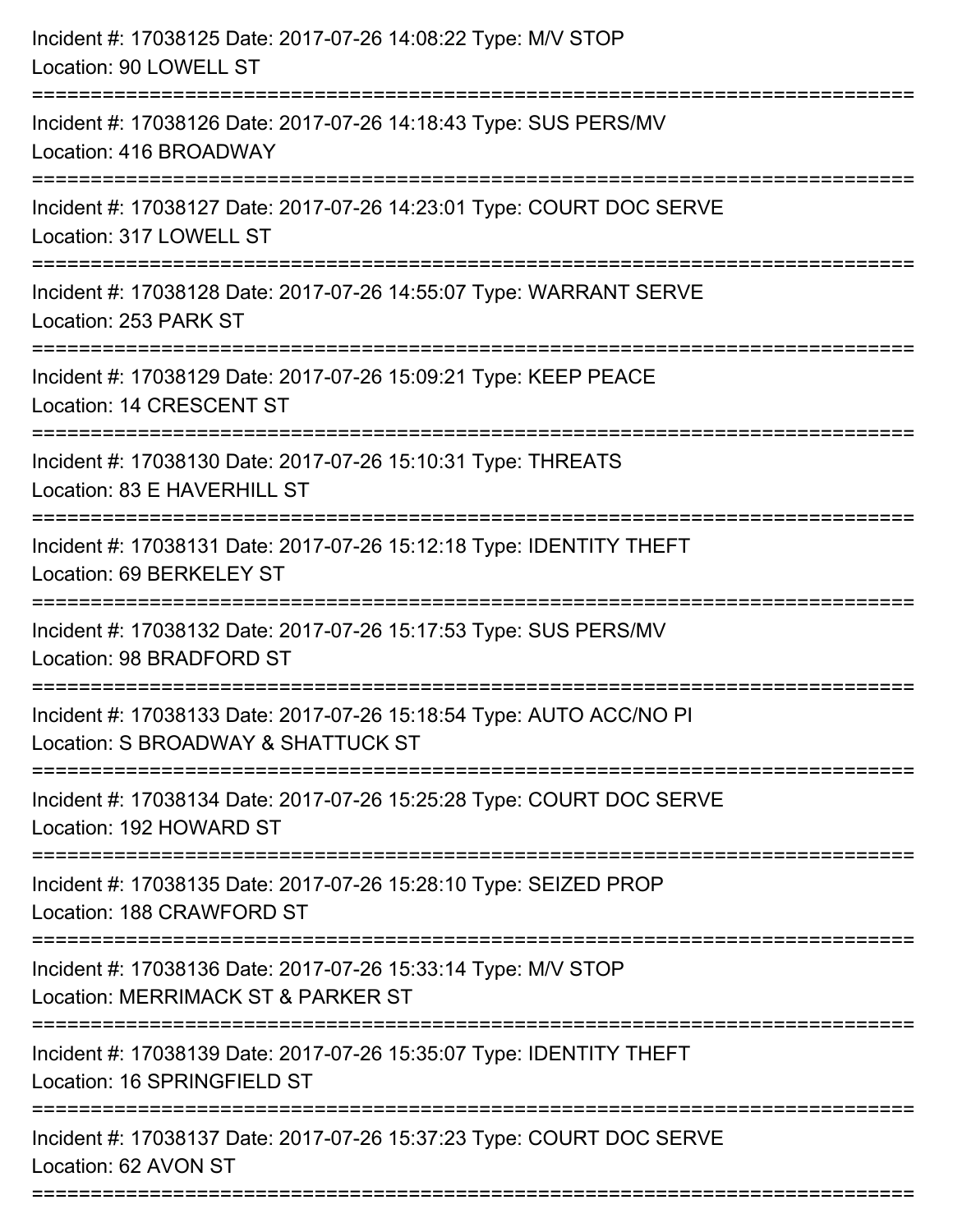Location: MERRIMACK ST & PARKER ST

| Incident #: 17038140 Date: 2017-07-26 15:47:08 Type: COURT DOC SERVE<br>Location: 103 BUNKERHILL ST                          |
|------------------------------------------------------------------------------------------------------------------------------|
| Incident #: 17038141 Date: 2017-07-26 15:59:54 Type: 209A/SERVE<br><b>Location: 35 ARLINGTON ST</b>                          |
| Incident #: 17038142 Date: 2017-07-26 16:05:32 Type: AUTO ACC/NO PI<br>Location: 290 LAWRENCE ST                             |
| Incident #: 17038143 Date: 2017-07-26 16:06:05 Type: SUS PERS/MV<br>Location: 263 BROADWAY                                   |
| Incident #: 17038144 Date: 2017-07-26 16:09:38 Type: ALARM/BURG<br>Location: 45 S CANAL ST<br>============================== |
| Incident #: 17038145 Date: 2017-07-26 16:11:59 Type: COURT DOC SERVE<br>Location: 143 S UNION ST                             |
| Incident #: 17038146 Date: 2017-07-26 16:19:13 Type: UNKNOWN PROB<br>Location: 700 ESSEX ST                                  |
| Incident #: 17038147 Date: 2017-07-26 16:21:02 Type: COURT DOC SERVE<br>Location: 130 BAILEY ST                              |
| :==============<br>Incident #: 17038148 Date: 2017-07-26 16:42:09 Type: SEX OFFENDER<br>Location: 90 LOWELL ST               |
| ====================<br>Incident #: 17038149 Date: 2017-07-26 17:01:21 Type: INVEST CONT<br>Location: 103 BUNKERHILL ST      |
| Incident #: 17038150 Date: 2017-07-26 17:16:59 Type: DRUG VIO<br>Location: CONGRESS ST & MAGNOLIA ST                         |
| Incident #: 17038151 Date: 2017-07-26 17:18:21 Type: DRUG VIO<br>Location: DUNSTABLE ST & EASTON ST                          |
| Incident #: 17038152 Date: 2017-07-26 17:18:31 Type: 209A/VIOLATION<br>Location: WALK IN WALK IN / 130 BAILEY ST             |
|                                                                                                                              |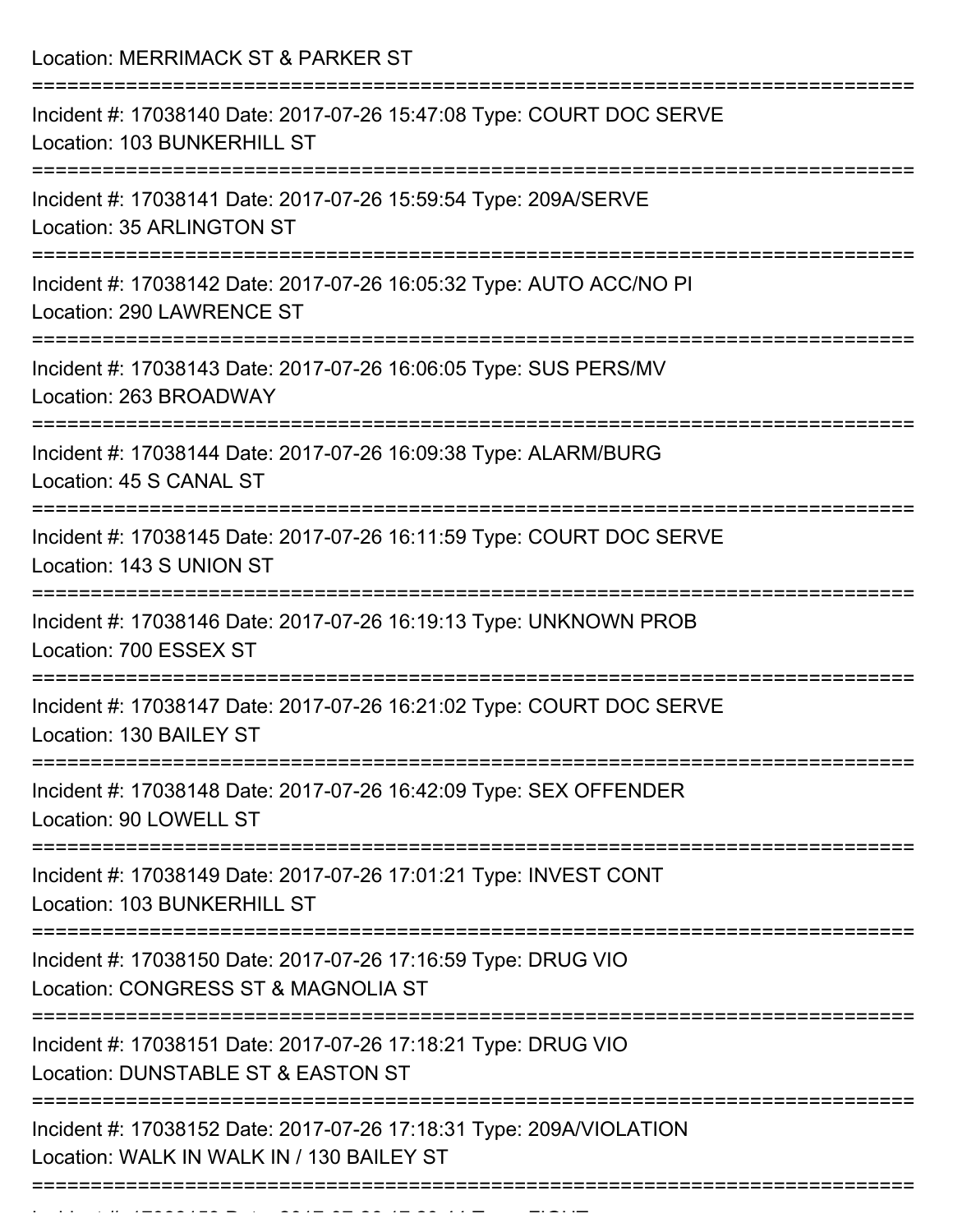Location: ESSEX ST & NEWBURY ST

| Incident #: 17038155 Date: 2017-07-26 17:21:53 Type: NOISE ORD<br>Location: E HAVERHILL ST & ELM ST                    |
|------------------------------------------------------------------------------------------------------------------------|
| Incident #: 17038154 Date: 2017-07-26 17:22:16 Type: DRUG VIO<br>Location: 389 BROADWAY                                |
| Incident #: 17038156 Date: 2017-07-26 17:28:35 Type: HIT & RUN M/V<br>Location: LEXINGTON ST & PARK ST                 |
| Incident #: 17038157 Date: 2017-07-26 17:37:15 Type: MV/BLOCKING<br>Location: 21 WASHINGTON ST                         |
| Incident #: 17038158 Date: 2017-07-26 17:42:17 Type: HIT & RUN M/V<br>Location: MERRIMACK ST & S UNION ST              |
| Incident #: 17038159 Date: 2017-07-26 17:43:28 Type: ALARM/BURG<br>Location: ARLINGTON SCHOOL / 150 ARLINGTON ST       |
| Incident #: 17038160 Date: 2017-07-26 17:45:14 Type: M/V STOP<br>Location: EVERETT ST & ROWE ST                        |
| Incident #: 17038161 Date: 2017-07-26 17:48:55 Type: FIGHT<br>Location: BROOK STREET PARK / 67 BROOK ST                |
| Incident #: 17038162 Date: 2017-07-26 17:59:01 Type: TOW OF M/V<br>Location: 323 WATER ST                              |
| Incident #: 17038163 Date: 2017-07-26 18:08:00 Type: COURT DOC SERVE<br>Location: 130 BAILEY ST FL 2ND                 |
| Incident #: 17038164 Date: 2017-07-26 18:08:46 Type: HIT & RUN M/V<br>Location: WALK IN WALK IN / SUMMER ST & UNION ST |
| Incident #: 17038165 Date: 2017-07-26 18:10:39 Type: AUTO ACC/UNK PI<br>Location: ALDER ST & HAMPSHIRE ST              |
| Incident #: 17038166 Date: 2017-07-26 18:19:50 Type: AUTO ACC/UNK PI<br>Location: BENNINGTON ST & PARK ST              |
|                                                                                                                        |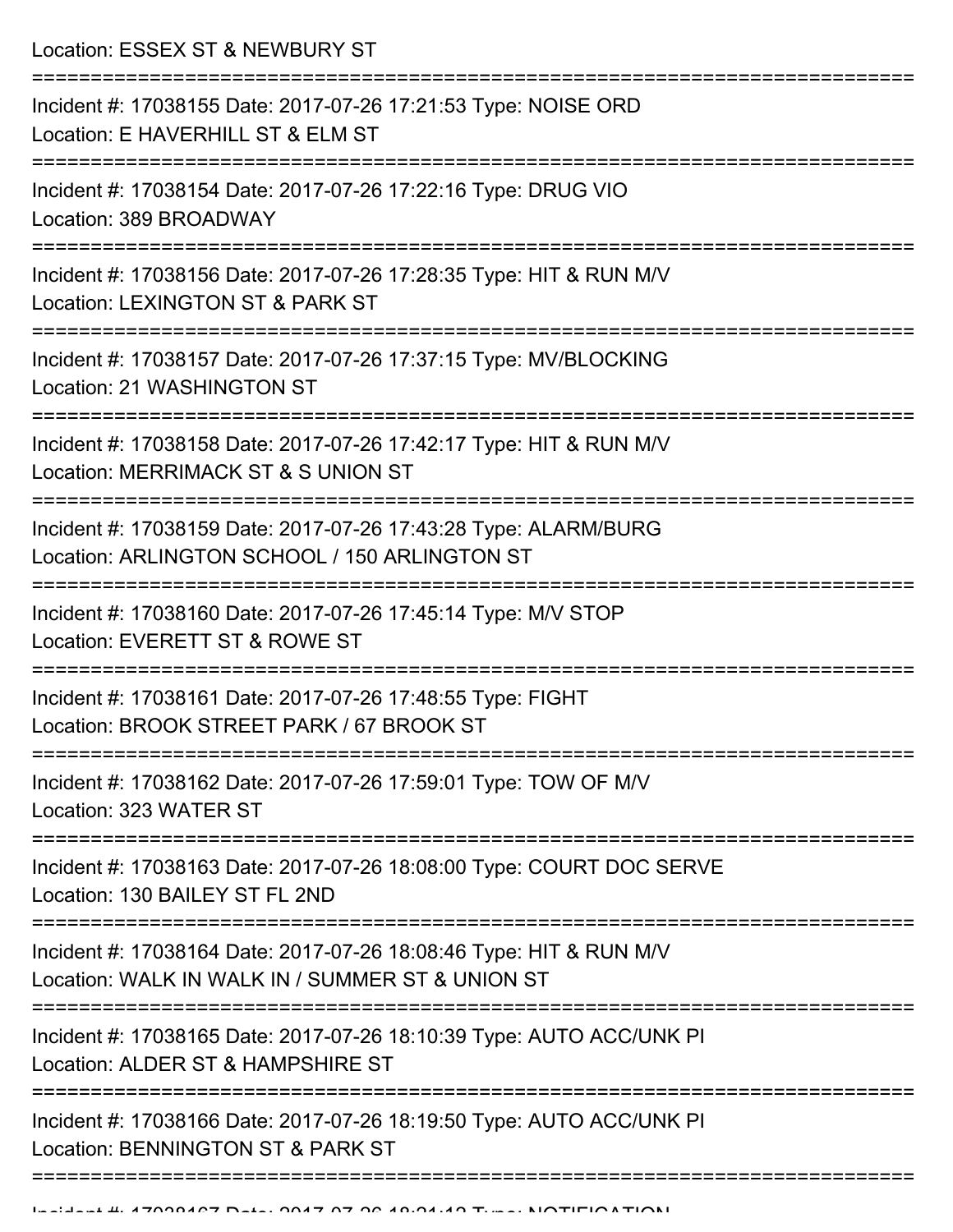| Location: 531 LOWELL ST FL 1                                                                                                  |
|-------------------------------------------------------------------------------------------------------------------------------|
| Incident #: 17038168 Date: 2017-07-26 18:22:48 Type: INVEST CONT<br>Location: 87 FERRY ST<br>:==============================  |
| Incident #: 17038169 Date: 2017-07-26 18:24:25 Type: MAN DOWN<br>Location: CHESTNUT ST & SHORT ST<br>:======================= |
| Incident #: 17038170 Date: 2017-07-26 18:56:15 Type: DRUG VIO<br>Location: AVON ST & BELMONT ST                               |
| Incident #: 17038172 Date: 2017-07-26 19:00:13 Type: HIT & RUN M/V<br>Location: WALK IN WALK IN / 91 GLENN ST                 |
| :========================<br>Incident #: 17038171 Date: 2017-07-26 19:01:28 Type: DRUG VIO<br>Location: 85 NEWBURY ST         |
| Incident #: 17038173 Date: 2017-07-26 19:08:54 Type: DRUG VIO<br>Location: 192 OSGOOD ST                                      |
| Incident #: 17038174 Date: 2017-07-26 19:11:36 Type: LARCENY/PAST<br>Location: 28 BAILEY ST FL 3                              |
| Incident #: 17038175 Date: 2017-07-26 19:13:12 Type: A&B PAST<br>Location: WALK IN WALK IN / 9 COLEMAN                        |
| Incident #: 17038176 Date: 2017-07-26 19:22:49 Type: AUTO ACC/NO PI<br>Location: DEMOULAS MARKET / 700 ESSEX ST               |
| Incident #: 17038177 Date: 2017-07-26 19:39:07 Type: SUS PERS/MV<br>Location: 199 NEWBURY ST FL 3                             |
| Incident #: 17038178 Date: 2017-07-26 19:48:18 Type: NOISE ORD<br>Location: 201-214 BROADWAY                                  |
| Incident #: 17038179 Date: 2017-07-26 19:50:18 Type: KEEP PEACE<br><b>Location: 9 COLEMAN ST</b>                              |
| Incident #: 17038180 Date: 2017-07-26 20:06:28 Type: 911 HANG UP<br>Location: 79 ABBOTT ST                                    |
| Incident #: 17038181 Date: 2017-07-26 20:37:39 Type: DISORDERLY                                                               |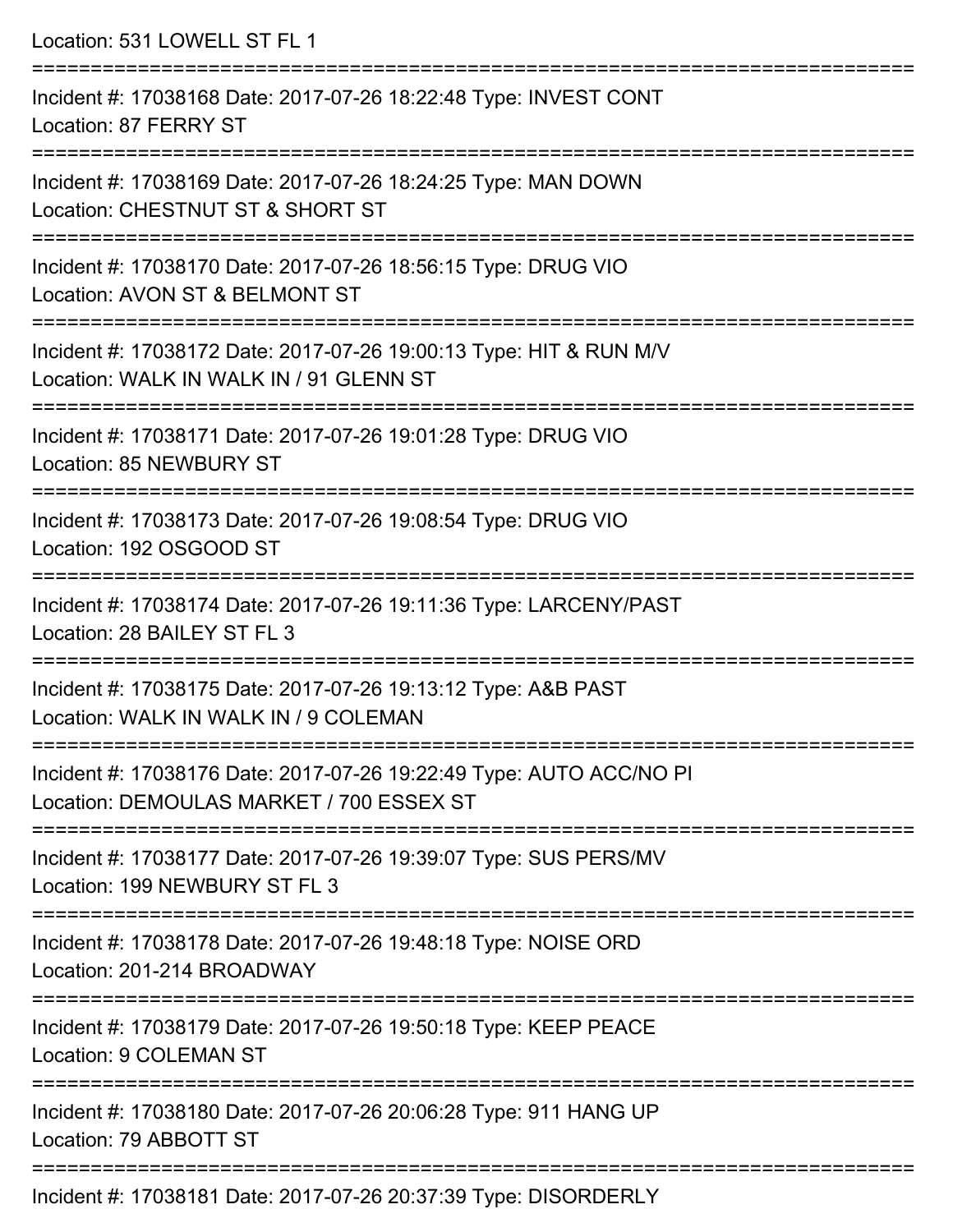| Incident #: 17038182 Date: 2017-07-26 20:38:22 Type: M/V STOP<br>Location: EVERETT ST & ROWE ST                    |
|--------------------------------------------------------------------------------------------------------------------|
| Incident #: 17038183 Date: 2017-07-26 20:43:51 Type: NOTIFICATION<br>Location: 556 HAVERHILL ST                    |
| Incident #: 17038184 Date: 2017-07-26 20:59:03 Type: THREATS<br>Location: 32 PERRY AV                              |
| Incident #: 17038186 Date: 2017-07-26 21:02:44 Type: CK WELL BEING<br>Location: LAWRENCE ST & PARK ST              |
| Incident #: 17038185 Date: 2017-07-26 21:02:48 Type: NOISE ORD<br>Location: 276 BROADWAY                           |
| Incident #: 17038187 Date: 2017-07-26 21:12:42 Type: MISSING PERS<br>Location: WALK IN WALK IN / 2 CURRIER ST      |
| Incident #: 17038188 Date: 2017-07-26 21:17:42 Type: DISTURBANCE<br>Location: 7 WILLOUGHBY ST                      |
| Incident #: 17038189 Date: 2017-07-26 21:21:27 Type: NOISE ORD<br><b>Location: THORNTON AV</b>                     |
| Incident #: 17038190 Date: 2017-07-26 21:25:08 Type: FIRE WORKS<br>Location: BOWDOIN ST & S BROADWAY               |
| Incident #: 17038191 Date: 2017-07-26 21:26:03 Type: ALARM/BURG<br>Location: TACOS LUPITA / 505 BROADWAY           |
| Incident #: 17038192 Date: 2017-07-26 21:57:19 Type: M/V STOP<br>Location: MARGIN ST & MELVIN ST                   |
| Incident #: 17038193 Date: 2017-07-26 21:59:46 Type: M/V STOP<br><b>Location: 48 MANCHESTER ST</b>                 |
| Incident #: 17038194 Date: 2017-07-26 22:02:16 Type: DRUG OVERDOSE<br>Location: 9 SALEM ST<br>-------------------- |
| Incident #: 17038195 Date: 2017-07-26 22:05:34 Type: M/V STOP                                                      |